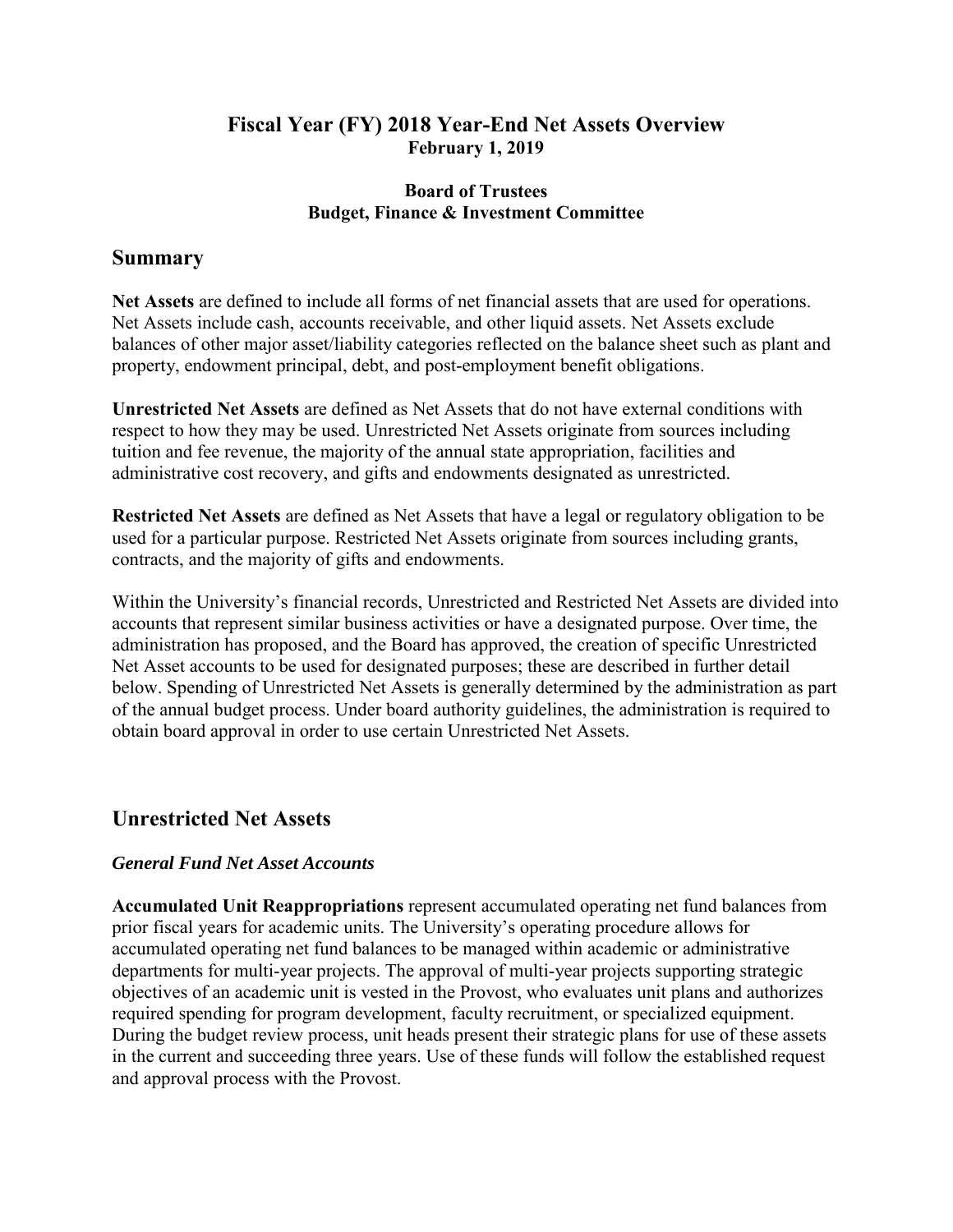**Other General Fund Net Assets** represent all Unrestricted Net Assets that are not Accumulated Unit Reappropriations and are not designated Unrestricted Net Asset accounts. This category includes other University operating net surpluses from prior fiscal years, proceeds from unrestricted gifts, self-insured risk reserves, and working capital.

#### *Other Unrestricted Net Asset Accounts*

**Treasury Operations Net Assets account.** This account receives funds from internal budget debt commitments and pays the debt service and related expenses associated with external University debt. Internal budget debt commitments paid into this account are structured to generate a modest annual surplus over payments out of the account for external obligations.

**Net Tuition Stabilization Fund account.** This account was created in order to provide the administration with resources to manage modest shortfalls in annual net tuition targets without seeking Board approval. If net tuition is below the target, these funds may be used by the administration to offset any shortfall. As defined in the Board resolution approving the account, funds used must be replenished within two years. This account was created in 2014 pursuant to Board approval on May 17, 2014.

**Capital Project Pre-Funding account.** This account was created to enable the administration to fund the early phases of major Board-approved capital projects, before external project funding (private gifts or debt) has been raised. This account was initially funded with \$10 million from the Treasury Operations account. This account was created in 2014 pursuant to Board approval on May 17, 2014.

**Loan Net Assets account.** This account represents the outstanding balance of student loan receivables associated with loans previously offered by the University; funds are unrestricted.

**Continuing and Distance Education Loan Fund account**. This account was originally established with funds from the Continuing Education Income/Expense fund. These funds are used to enable students to take courses in the summer when financial aid is not available to those who have accessed aid in the two previous semesters.

**Green Revolving Loan Net Asset account.** This account was established to allow the administration to fund internal energy efficiency projects with defined payback periods, and was originally funded with the transfer of \$13.0 million from Other General Fund Net Assets. This account was created in 2012 pursuant to Board approval on February 4, 2012.

**Income/Expense Activities Net Asset account.** This account supports the activities of an array of Income/Expense activities across the UVM campus. The balance includes a central allocation of \$1.0 million to serve as an internal reserve against extended poor performance within an individual income and expense activity. In a number of cases, income and expense accounting is subject to federal audit to assure that rates charged to grant activities include full cost accounting.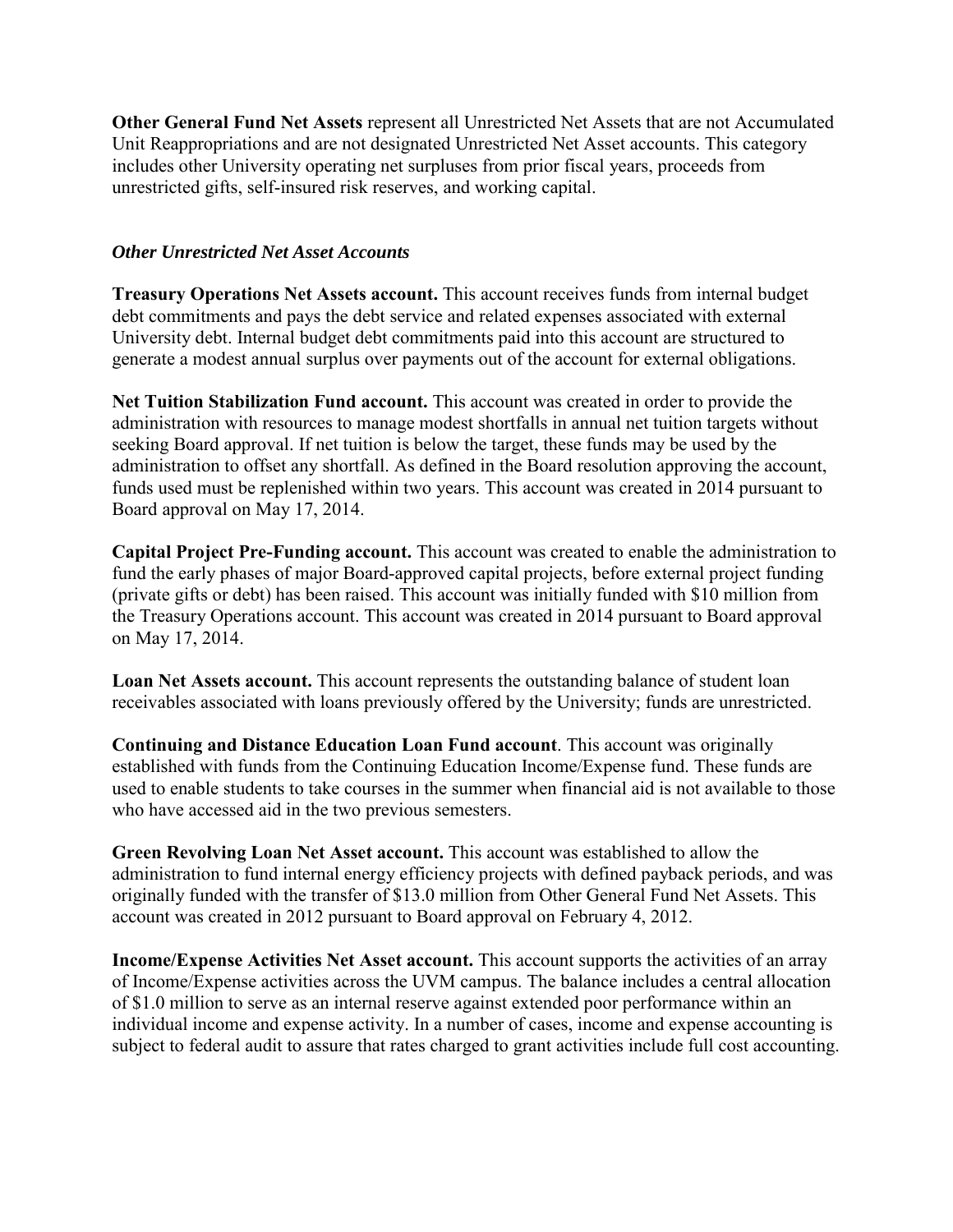**Plant Net Asset account.** This account was authorized to fund costs associated with plant repair or improvement, and includes all reserves established in conjunction with capital building projects. The balance includes the facility renewal reserve from annual general fund transfers for the creation of long-term reserves to address major building systems repair and replacement. The balance also includes reserves for library capital improvements, equipment spending, and Residential Life balances set aside for future capital projects.

# **Restricted Net Assets**

**Accumulated Gift Net Asset account.** This account includes more than 700 separate restricted gifts used for donor-defined and University-accepted purposes, pursuant to gift agreements. These gifts, either because of donor intent or size, are not affiliated with the University's endowment. Balances are available for the defined purposes on an ongoing basis as long as funds are available.

**Accumulated Endowment Income Net Asset account.** This account consists of more than 800 separate restricted endowment-spending accounts to be used for donor-defined and Universityaccepted purposes, pursuant to endowment agreements. Funding for these accounts comes from the annual distributions from endowments. Balances are available for the defined purposes on an ongoing basis as long as funds are available.

# **Net Assets Spending Authority**

Spending authority over the various categories of Net Assets is linked to the nature of the asset, the legal or policy requirements connected to the category and the business unit within the University vested with the authority. The President and the Vice President for Finance and Treasurer are responsible, in conjunction with the Board pursuant to Board policies, to assure that spending authority is exercised appropriately across the entire University. As a part of the annual budget process, all academic units submit their proposed multiyear spending requirements and how available net assets would support those priorities. The Provost reviews these proposals and will either approve or amend the proposals as a part of the budget approval process. Spending against plans then requires a subsequent, specific request and authorization.